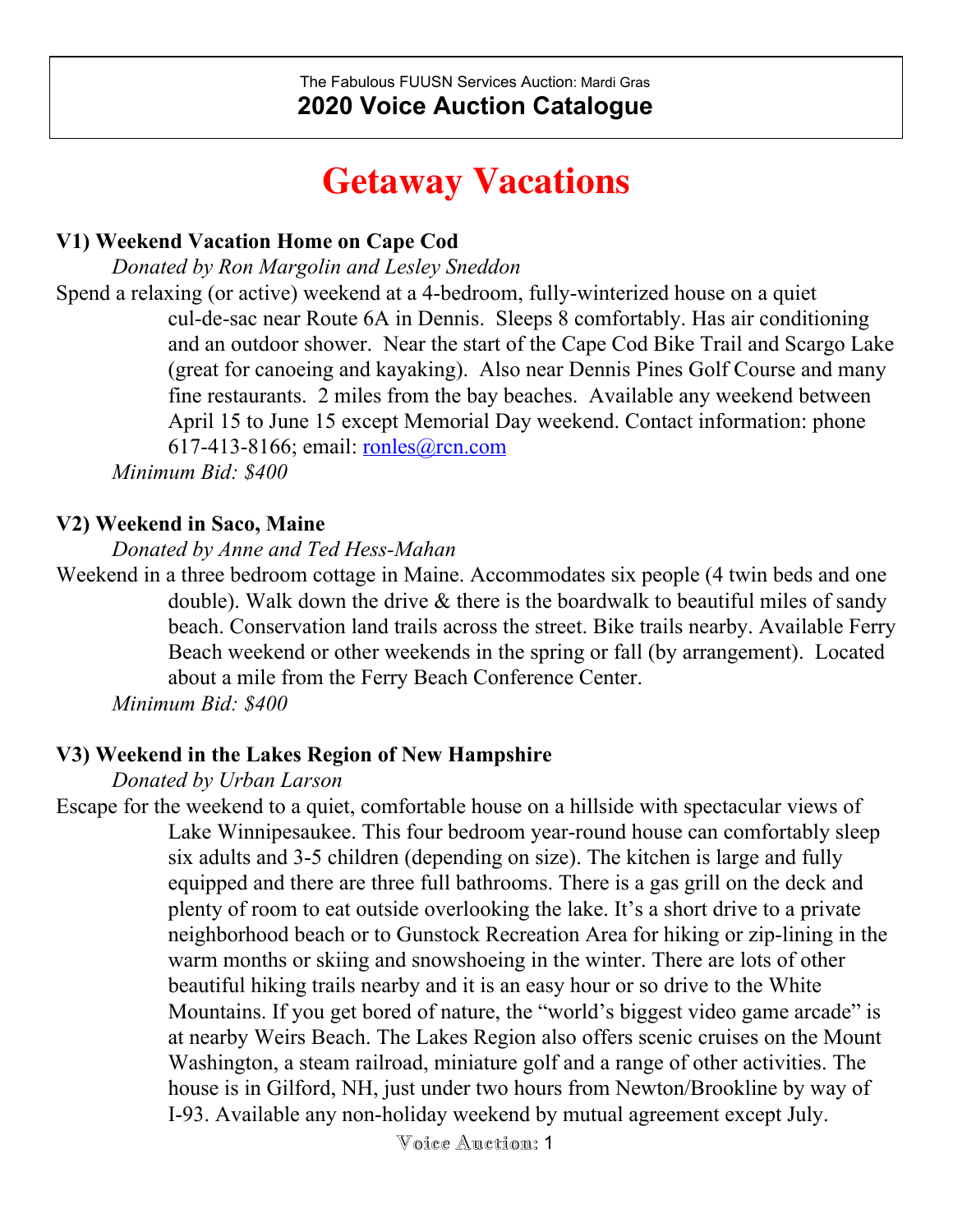*Minimum bid: \$400*

# **Honor The Creative Spirit**

### **V4) Select a Piece for Performance by the FUUSN Choir or Conduct the Choir**

*Donated by Anne Watson Born*

The winning bidder can select a 3-5 minute musical piece for the choir to sing at a service or alternatively can conduct the choir. Your choice. *Minimum bid: \$100*

## **V5) Home Concert with Outrageous Fortune**

*Donated by Rod Thomas and Chris Welles*

A concert in your home with "OUTRAGEOUS FORTUNE"! Want to make a special event a night to remember? Have a house party with live jug band music! Chris Welles, Rod Thomas and Dan Dick will perform vintage acoustic folk, blues and swing, with three-part vocals, guitar, harmonicas, jug, washboard and bass, at your home for a house full of friends. One 60-minute or two 45-minute sets. *Minimum bid: \$300 for 60 minutes or \$450 for two 45 minute sets*

## **V6) An Hour of Live Solo Guitar with Bob MacWilliams**

*Donated by Bob MacWilliams*

You may have heard Bob play at FUUSN services. Now you have the opportunity to host a concert of Bob's music in your own home! Bob has been performing on acoustic guitar, piano, and voice for more than thirty years. He will bring a mix of mostly original songs and instrumentals along with a few other personal and crowd favorites. The intimate setting of a house concert offers a great opportunity to experience Bob's unique writing and performance style.

*Minimum bid: \$150*

*Concert must be used within one year of auction*

## **V7) Home Piano Concert (for up to 30 winning bidders)**

*Donated by Lois Shapiro and Hosted by Laurel Farnsworth*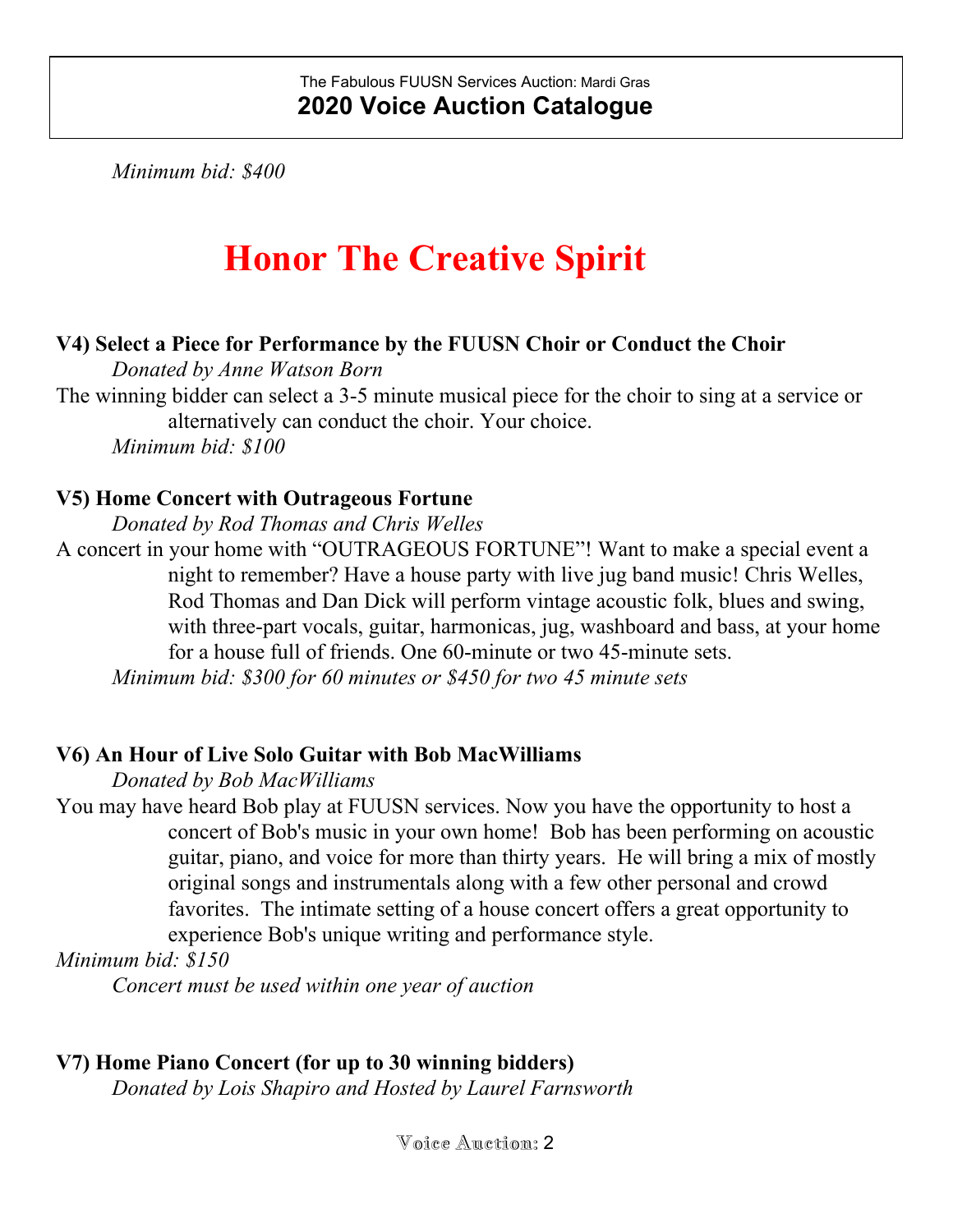Join pianist Lois Shapiro for a guided tour into the remarkably intimate and spiritually uplifting world of some of the greatest music ever written for solo piano. Here are some of the potential "itineraries":

> 1. The three last Beethoven sonatas--works that teach us to inhabit more deeply our full humanity.

2. Music of Johannes Brahms--Music of Splendor, Sensuality, and Seditious Iconoclasm. At once both sublimely intimate and awesomely cosmic, Brahms' music transforms the "straw" of simple musical building blocks into the pure "gold" of soul utterance.

*Date: Sunday, December 13, 2020 at 2pm Set bid: \$50.00 per person includes beverages and light snacks.*

#### **V8) \$450 Toward Purchase of Artwork in her Studio**

*Donated by Mary Beth Maisel*

Experienced and highly regarded artist Mary Beth Maisel (one of FUUSN's own) is offering \$450 toward the purchase of items in her studio. Framed artwork varies in size from approximately 8"x10" to 32"x38" and price from about \$150 to \$2,500; unframed is less. She is selling her terra cotta figure sculptures and busts far below the cost of creating them. She also sells washable 100% silk scarves of various sizes, washable 100% cotton aprons of various sizes and Notecards at \$25 per box. Mary Beth is happy to arrange a visit to her studio before the auction (call 617-969-7860) and you can visit her website: [marybethmaisel.com](http://marybethmaisel.com/).

email; [MaryBethMaisel@gmail.com](mailto:MaryBethMaisel@gmail.com)

*Minimum bid: \$100 Transactions must be completed by May 2020*

# **Other Superb Services**

# **V9) Wonderful Family Friendly Salem Sound 2 ½ Hour Boat Cruise (for up to 20 people)**

*Donated by Walter Beebe-Center* You have a chance to spend 2 1/2 hours on a boat cruise in the waters near Manchester, Beverly, Marblehead and Salem. As you cruise on the Double Eagle, a 36 foot converted lobster boat, you will see birds, wildlife, lighthouses, oceanfront mansions, and the beautiful Atlantic Ocean. And you may make new friends along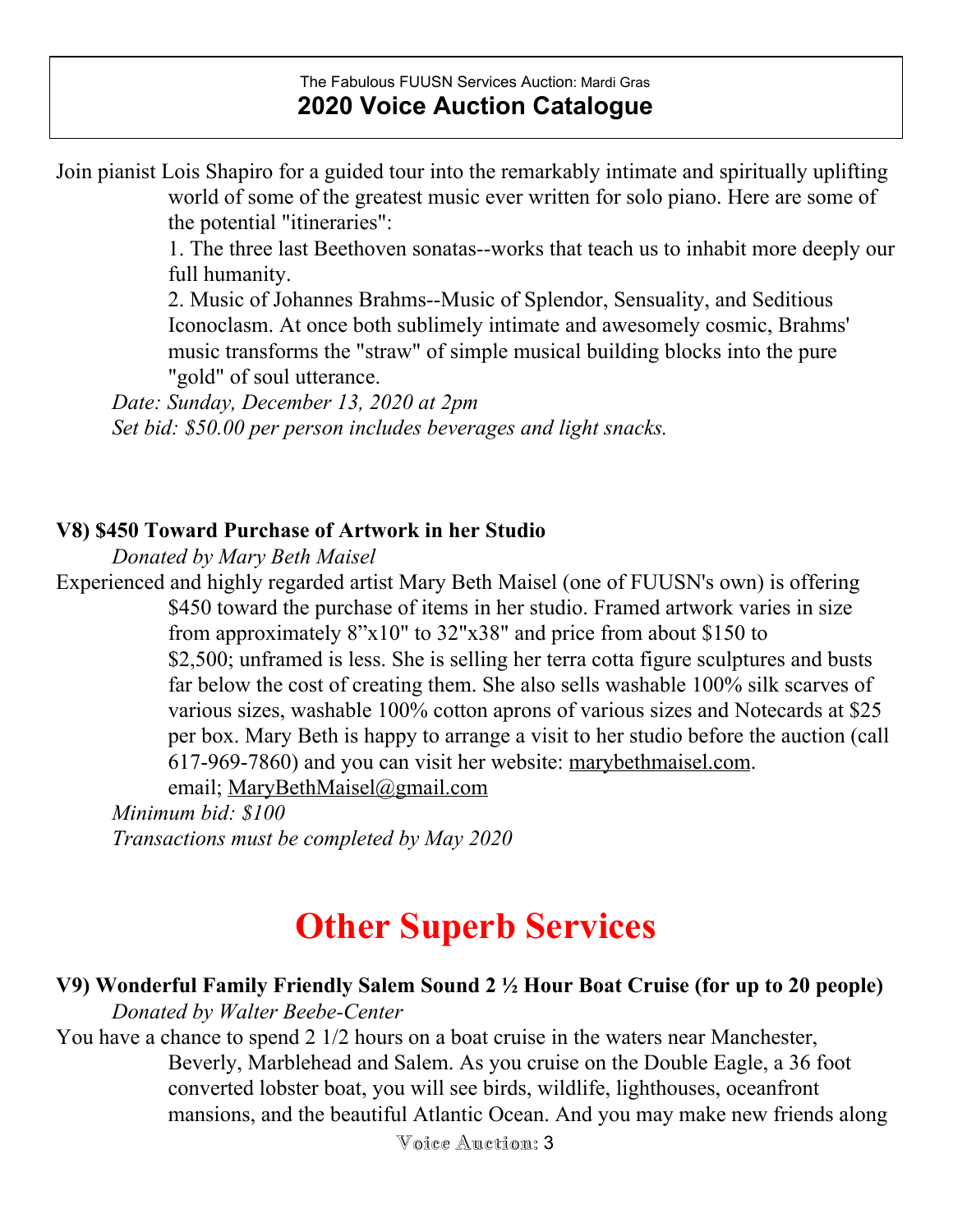the way. Feel free to bring beverages and food. Children welcome. Boat is located at Beverly Port Marine in Beverly. All contacts should be through the Auction team, who will provide directions.

*Set Bid: \$25 per person Date:7/25/2020 from noon to 2:30pm (rain date 8/1/2020)*

## **V10) Vinyl to CDs**

*Donated by Norm Thibeault*

Got Vinyl? Want it on CDs? Norm will transfer up to 5 albums or 45s onto CD (or 4 hours of time – whichever comes first). If they sound bad, he will clean them up a bit first with audio restoration software (Izotope Software). Norm can also transfer audiocassettes and 78 RPM discs. Norm has over 25 years of experience in radio broadcasting and audio, including WBUR/Boston, CBS Radio/Boston, Soundtrack Recording Studio/Boston and Reelization Recording/Portsmouth.

*Minimum bid: \$50*

#### **V11) Norm Thibeault's voice on your answering machine or voicemail**

*Donated by Norm Thibeault*

Norm, a well-known announcer on WBUR, will record the greeting of your choice on your outbound voicemail message.

*Minimum bid: \$20*

## **V12) 2 Hour Landscape Consultation**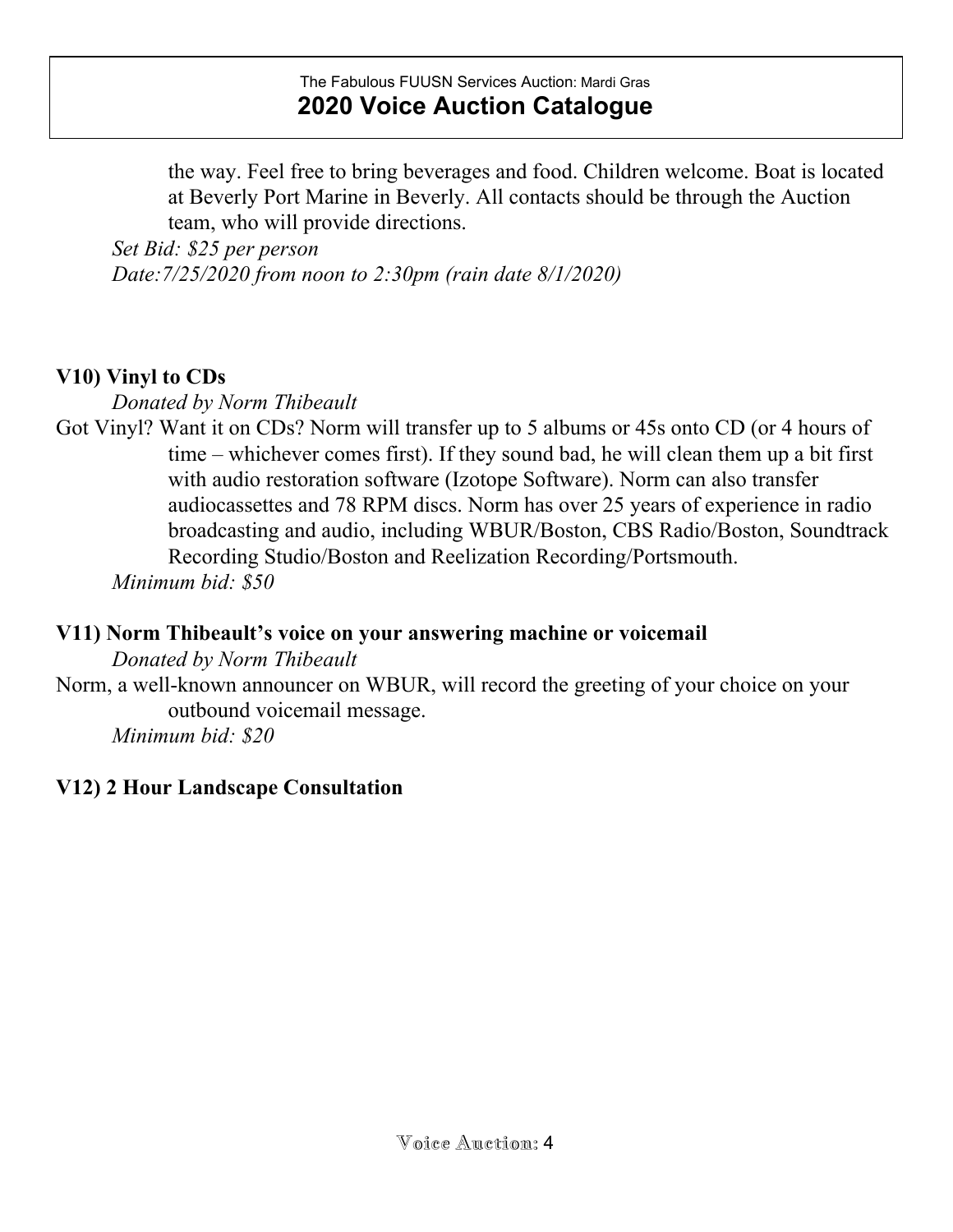*Donated by Betsy Leavitt*

Let Betsy help you think about your garden this spring! She has over 30 years of experience creating fabulous gardens in Newton and would love to help you with yours. *Date: TBD, Spring 2020 Estimated Value: \$150 Minimum Bid: \$40*

## **V13) Trip to the Nursery**

*Donated by Betsy Leavitt*

Trouble selecting plants for your garden? Take Betsy, an experienced landscape designer, with you on a 2-3 hour trip to a nursery.

*Date: TBD, Spring 2020 Estimated Value: \$200 Minimum Bid: \$45*

# **V14) Two Hours of Interior Design Consulting**

*Donated by Annie Hall*

Annie is a professional Interior Designer. She will provide two hours of in-home consultation on kitchen and bath design, furnishings, colors, etc.

*Estimated Value: \$400 Minimum Bid: \$100*

# **V15) Fix it Up – 4 hours plus of handyman services**

*Donated by Dwight Golann*

You can hire the man who refurbished the church signs, builds shelving, and fixes our broken doors and windows to attend to what needs fixing at YOUR house! Four hours of handyman services at your home, plus a trip to the hardware store if necessary. You pay for the materials and Dwight does the rest -- anything other than licensed plumbing and electrical work. Prior bidders have had window sashes, wall and bathroom fixtures repaired, tables stabilized, shelves and pegboards mounted on walls – it's up to you!

*Minimum bid \$150*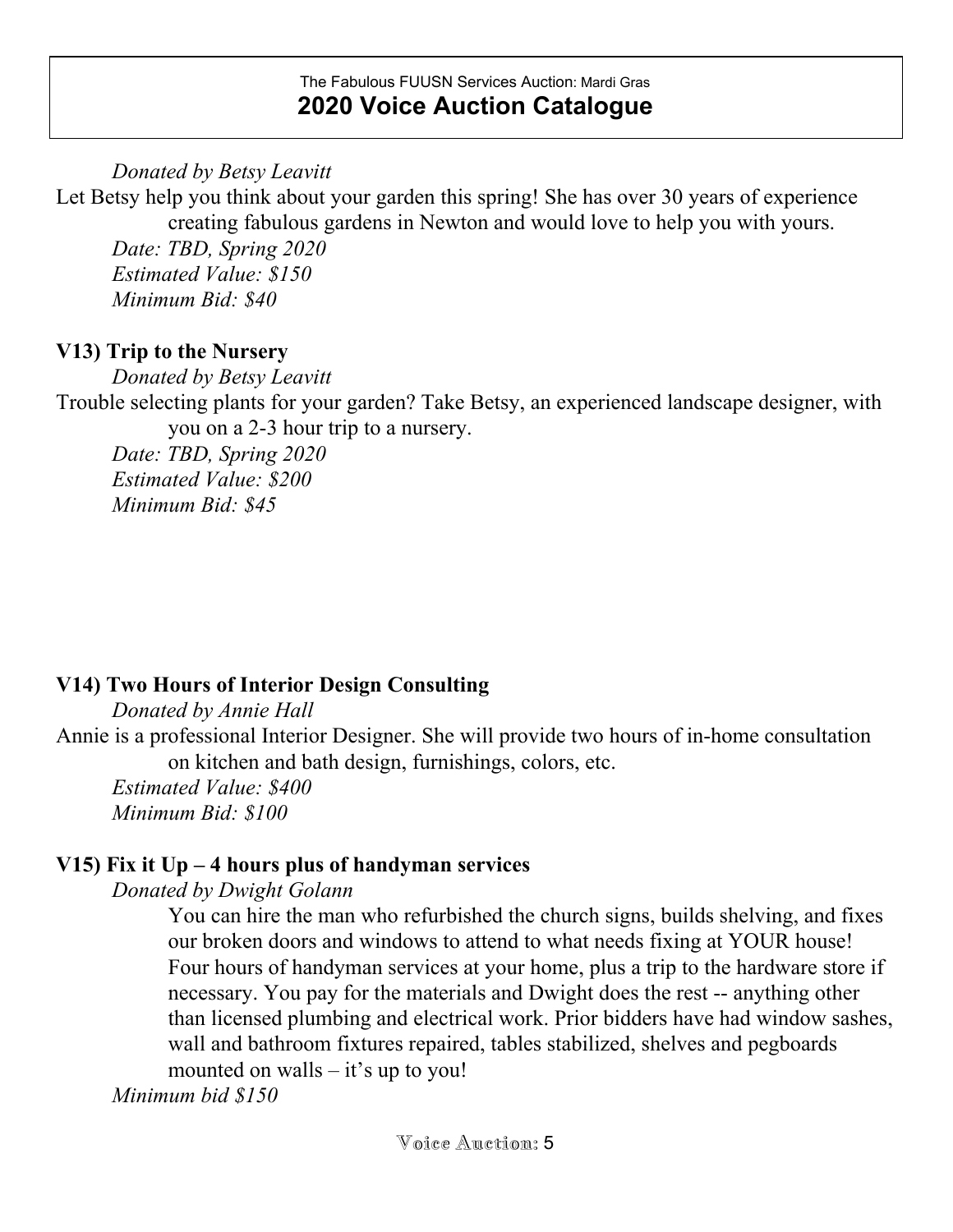# **V16) Home Improvement Labor by a Licensed Contractor and his Sidekick**

*Donated by Kieran Reynolds (licensed) and Todd Farrell (wanna-be sidekick)* Do you have a project you've been putting off? Or you don't have the time to complete? Let Kieran (a licensed contractor and registered home improvement contractor) and Todd (an experienced do-it-yourselfer with no certifications whatsoever) help. The pair will do 4 hours of carpentry/painting/other home improvement work. The one restriction will be to limit the electrical and plumbing requirements away from extensive plumbing and electrical work. If you have questions, feel free to ask.

*Date: TBD Minimum Bid: \$200*

# **V17) A Tour of WBUR (up to 4 people)**

*Donated by Wendy Schwartz*

Tour WBUR with broadcast producer Wendy Schwartz on a mutually

agreed date and time. Options include meeting on-air hosts and/or reporters (schedules permitting), watching part of a live show, and getting a behind-the-scenes look at it all. You might even catch FUUSN member Norm Thibeault in the voice booth, if he is there when you come. Tour will last two hours.

*Minimum Bid: \$100*

# **V18) Basic Estate Documents**

*Donated by Walter Devine*

FUUSN member Walter Devine, Esq., of Noble and Devine in Auburndale, will assist you in preparing basic estate planning documents: mirror image wills; health care proxies; and power of attorney for a starting family.

*Estimated Value: \$1,200 Minimum Bid: \$200*

# **V19) Computer/IT Services**

*Donated by Andrew Willinger, Senior Consultant at RCG Consulting*

Andrew will provide up to two hours of onsite IT services, including computer repairs,

upgrades, networking & Internet, malware removal, backups, installs, training, etc. Parts, if needed, are not included.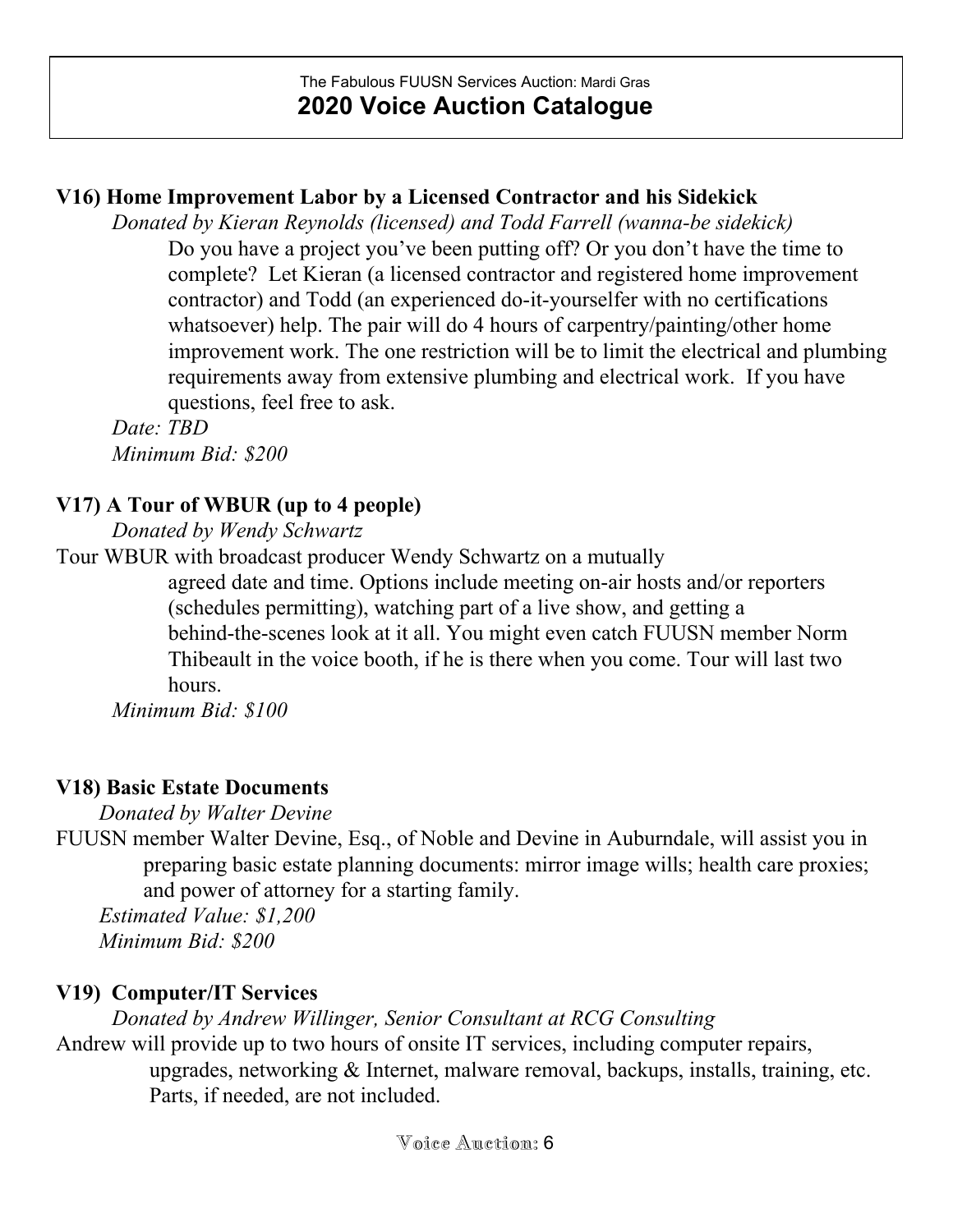*Estimated Value: \$270 Minimum Bid: \$125*

# **For the Home, or For Yourself!**

## **V20) Handmade Jewelry Piece**

*Donated by Valerie Miller & Gregg DiBiaso (Artitudes)* If you are the lucky bidder, you will receive either a beautiful custom made or in stock jewelry piece made by Val with a retail value up to \$350. Your choice. *Estimated Value: \$350 Minimum Bid: \$150*

## **V21) Handmade Quilt – You Get to Choose**

*Donated by Kit Ryan* Either one of these beautiful quilt will add color and joy to your home. They are handmade by Kit and are 100% cotton and machine washable and dryable. You get your choice of one of them:

Magic Tiles: turquoise, brown, olive, blues, white - 46x62"

Blackford's Beauty: blacks, browns, greys, creams - 55.5x74"

*Estimated Value: \$300 Minimum Bid: \$100*

## **V22) Dovera Designs Bracelet**

*Donated by Susanne Greelish*

Susanne will custom make a Dovera in the colors you would like, to your exact size. It could be the birthstones of your children/ grandchildren, your favorite color combination, or classic and down to earth. The possibilities are what make it fun. Using Sterling, 14kGF, Swarovski crystals, and natural gemstones.

*Winner must connect with Susanne in February to design the bracelet of your dreams!! Estimated Value: \$380*

*Minimum bid: \$225*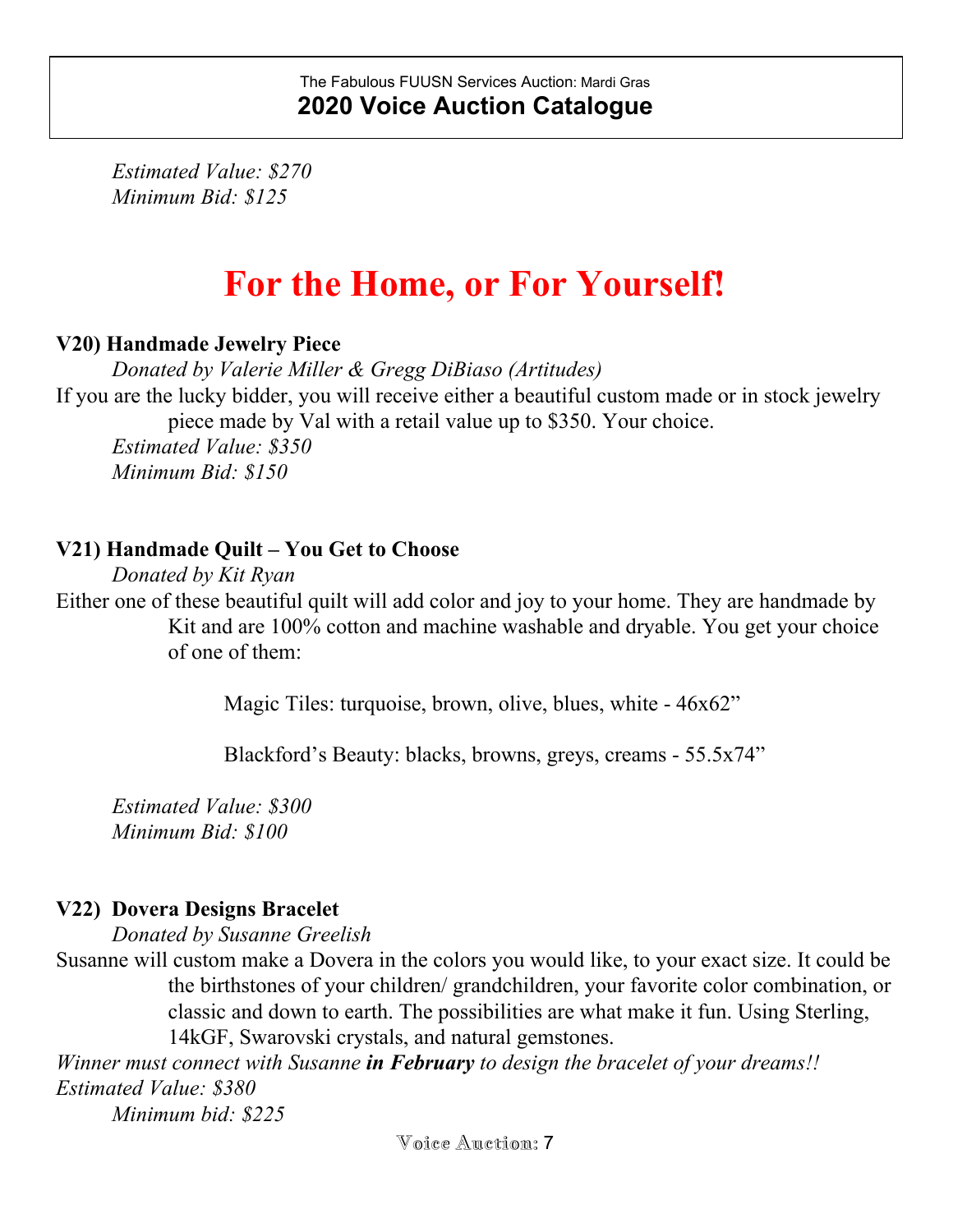# **Fabulous Food and Fine Dining**

### **V23) Vegetarian Dinner (for up to 8 winning bidders -- TWICE!)**

*Donated by Jeannie Chaisson*

Jeannie will prepare one of her famous vegetarian meals from the equally famous Moosewood Cookbook. She can host up to 8 people and will do so twice. How good is that?! *Location: Chaisson/Persons home Dates: TBA Minimum bid: \$30 per person*

### **V24) Italian Cioppino Dinner (for up to 8 winning bidders)**

*Donated by Bill and Sandy Horne*

Enjoy Cioppino, a delicate Italian Fish and Shellfish stew, accompanied by an exquisite selection of Italian Wines, Cheeses and Breads from Eataly in downtown Boston

*Location: the Horne residence Date: Saturday August 1, 2020 starting at 4:00 PM Minimum Bid: \$50 per person*

## **V25) Provincial French Dinner (for up to 8 winning bidders)**

*Donated by Bobbie Sproat and Jud Leonard*

Bobbie and Jud will welcome you to their home as they prepare you a traditional French dinner. This fête will be in the "Provincial" style of French cuisine, featuring a main dish along the lines of boeuf bourguignon or coq au vin. The French have been getting it right for ages, so why mess with their traditional fare? Chez Bobbie et Jud, it will be anything but à la carte.

*Date: Saturday, March 28 Minimum Bid: \$40 per person*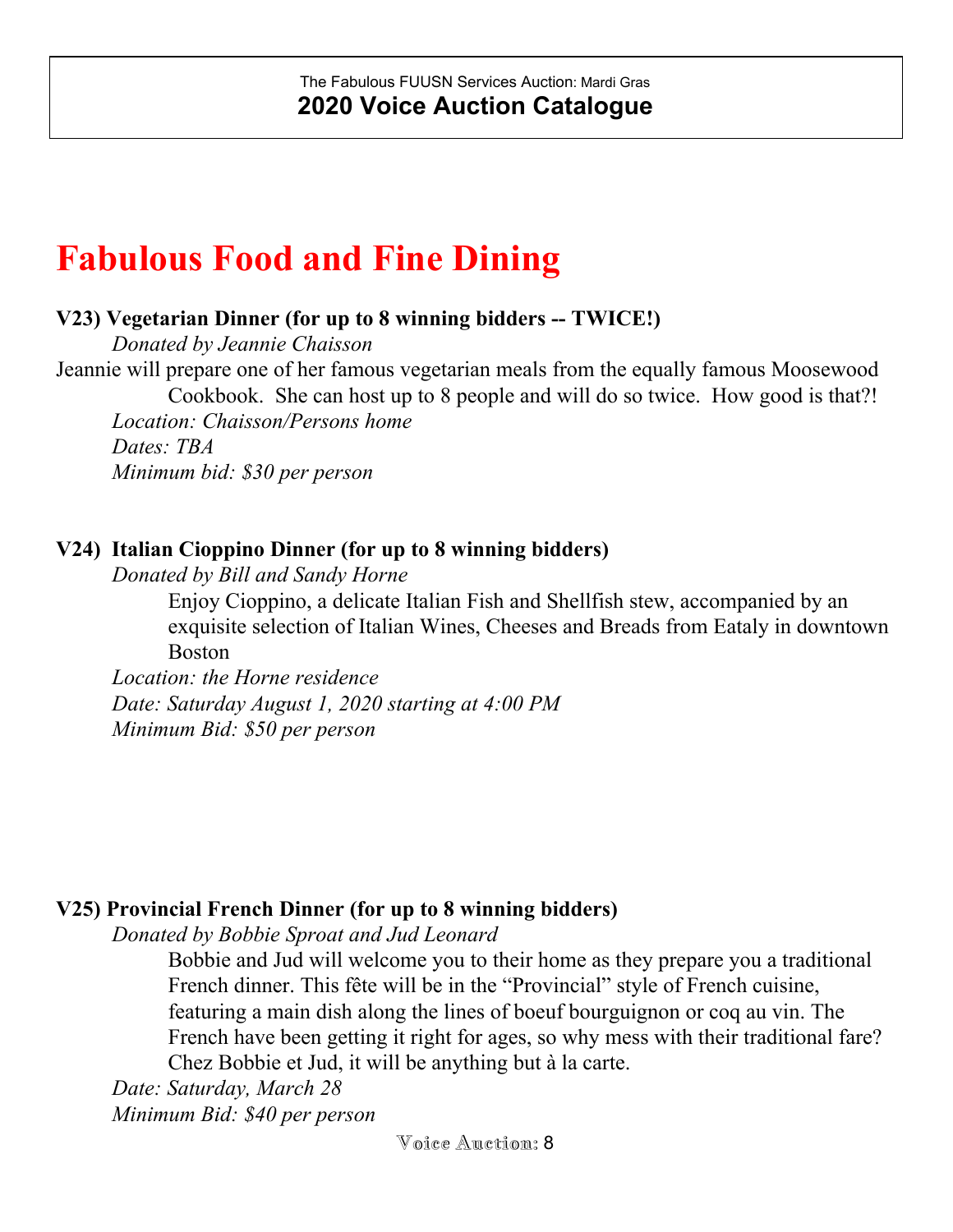## **V26) Moroccan Dinner (for up to 8 winning bidders)**

*Donated by Karen Bottar and Don Buonagurio*

This year our food exploration touches the cuisine of Morocco. Morocco is in the northwestern corner of Africa and its cuisine is famously aromatic and exquisite (we love it). The country is bordered by the Atlantic and the Mediterranean. The cuisine is diverse, complex and compelling. The Wikipedia synopsis "the cuisine is a mix of Berber, Arabic, Andalusian and Mediterranean cuisines with slight European and sub-Saharan influences." Sounds pretty good to us! At any rate, Paula Wolfert's *The Food of Morocco* will be our guide. We will feast on beginnings, middles, and end with sweets. Wine will accompany the evening repast.

*Location: Bottar/Buonagurio home in Newton Date: Saturday, April 4, 6:30PM Minimum Bid: \$50 per person*

## **V27) Seafood Dinner (for up to 6 winning bidders)**

*Donated by Marlene Allen and Wayne Everett*

Marlene and Wayne will treat you to a tasty specialty Seafood Dinner in their home.

*Minimum Bid: \$40 Date and Time to be determined based on winning bidders preference*

## **V28) Authentic Irish Breakfast Prepared by an Authentic Irishman (up to 8 winning bidders)**

*Donated by: Kieran Reynolds and hosted by Karen Bottar and Don Buonagurio* In the beautiful home of Karen Bottar and Don Buonagurio, Kieran will prepare an authentic Irish breakfast consisting of all the disparate ingredients (as many as possible sourced from Ireland), homemade Irish brown bread and some appropriate libations. Barry's tea or Lyons Tea (The choice is like an Irish version of the Yankees/Red Sox thing) . This will be a great way to start your Saturday morning. You may even be tempted to sing some Irish songs.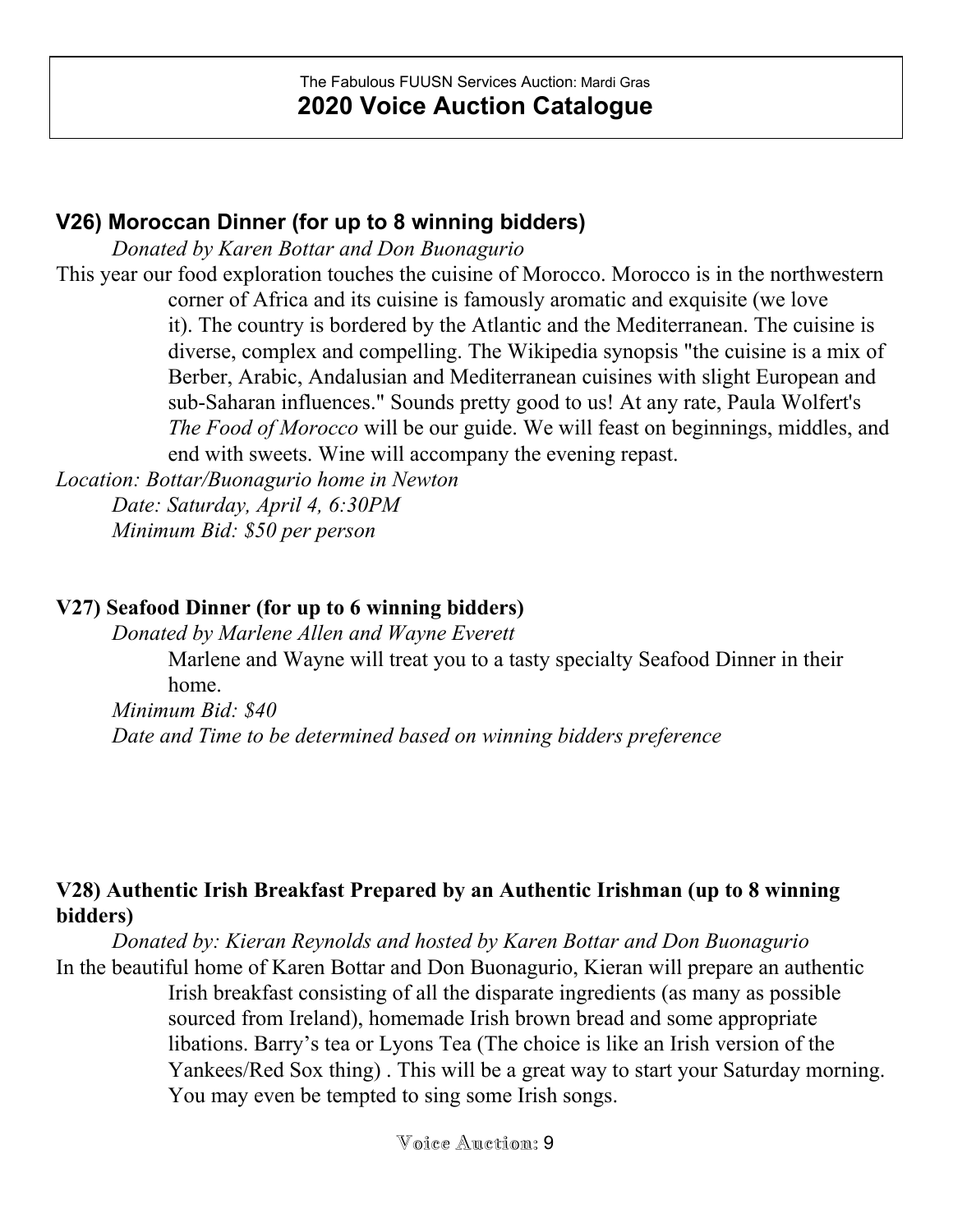*Location: Bottar/Buonagurio home in Newton Date and Time: 10am on Saturday, March 21st Minimum Bid: \$35*

#### **V29) Whiskey & Chocolate Tasting For up to 20 Bidders**

*Donated by: Ted & Anne Hess-Mahan, Kieran & Ashley Reynolds Jacki & Pat Rohan* We will explore the nuances of different styles of whiskey, talk briefly about their history, and then will dig into our blind tasting! We plan to offer whiskeys from Scotland, Ireland and Canada, each expertly matched with a bit of chocolate for a luxurious whisky and chocolate tasting experience. Bring your A game . . . whoever wins the blind tasting will walk away with a prize!

*Bid \$50*

*Location: The Alliance Room at FUUSN Date: TBD*

## **V30***)* **Flight of Pies: Eight Pies over 8 Months**

*Donated by Stephanie Kendall*

Treat yourself to a series of delicious homemade pies from an avid FUUSN baker. Service includes a monthly pie delivered to your Newton or nearby home or exchanged during FUUSN Sunday services. Pies follow seasonal trends although requests to please families and children or inclusion of savory options are welcomed! A series might include March=Chocolate Silk; April=buttermilk or boiled cider pie; May=citrus tart; June=Strawberry-Rhubarb; July=Peach; August=Blueberry Pie; September=Apple; October=Pumpkin or sweet potato. Flight of pies includes 8 months of pie starting first weekend in March and including March, April, May, June, August, July, September, and October. Pies are standard nine inch size.

*Minimum Bid: \$160*

# **V31) Gumbo Making Class For Up To Fifteen Folks**

*Donated by Ron Margolin*

For years, Ron has been providing great food at numerous FUUSN events. Now you have the opportunity to learn how Ron makes his famous gumbo. According to Ron, his